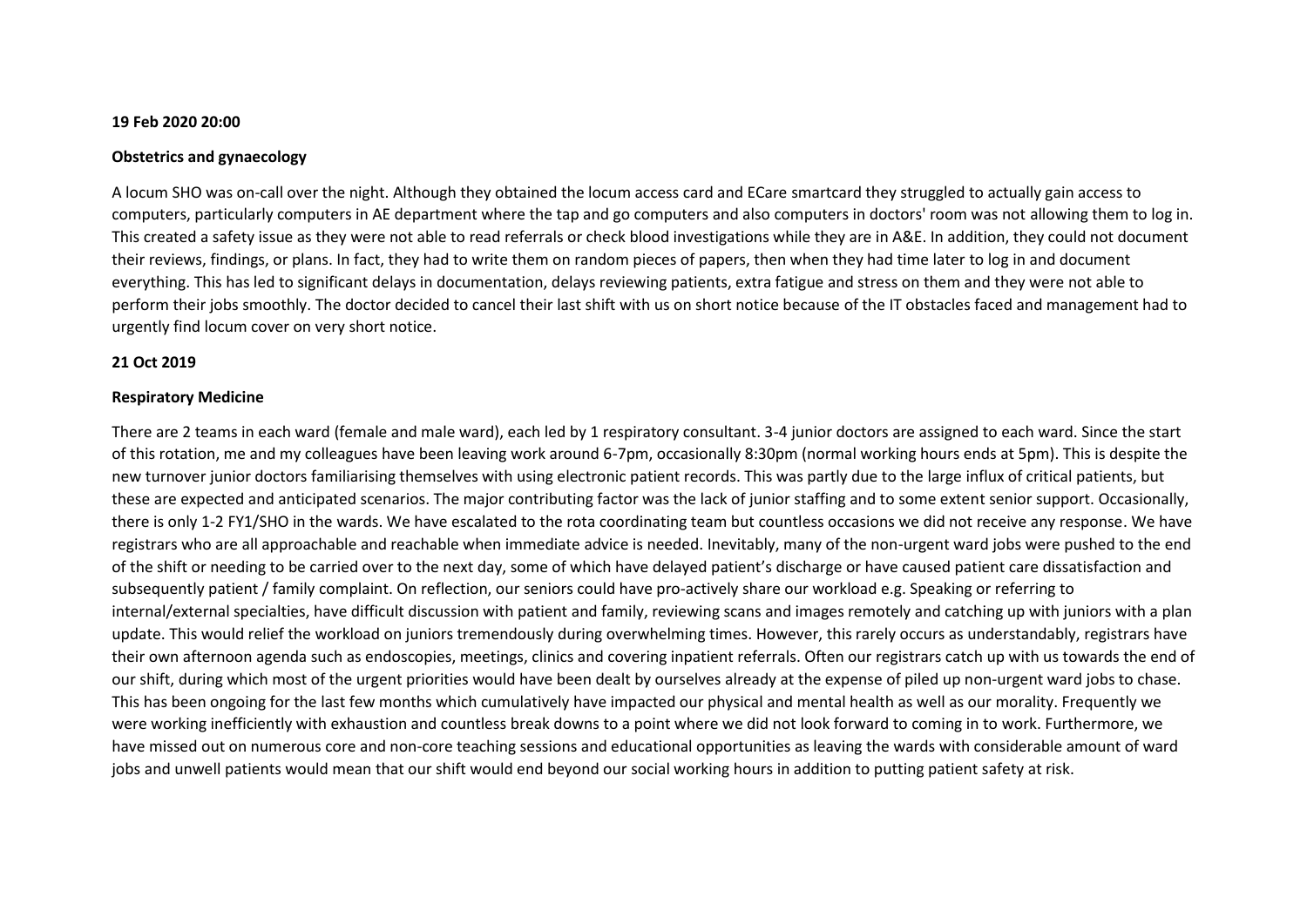### **23 Sep 2019**

#### **Otolaryngology**

No cover arranged despite HR being made aware of the staffing issues.

#### **23 Sep 2019**

### **Otolaryngology**

Colleagues on ALS course, no cover arranged during the day, ended up staying late to finish jobs.

### **17 Sep 2019**

# **Otolaryngology**

On call person off sick. Covered on call for the day. Immense workload and not been able to finish jobs on time. Pending jobs from day shift.

### **16 Sep 2019**

#### **Otolaryngology**

Extra hour worked due to increased workload

### **22 Jul 2019**

### **Urology**

• I was the only member of the junior doctor team looking after Urology patients • Generally manageable list of patients but complex urological needs • Poor senior support in managing complex patients that required senior input • On-call consultants and registrars unaware of patient's complex issues and therefore poor plans and decision making – a lot of the holistic management was left to the FY1 to manage including a patient that was ?stroke that the registrar would not come to see RE resus status (senior sister on ward had to raise concerns to a consultant in order to resolve this) • More of a service provision rather than a teaching environment • On-call registrar adding to workload of the junior doctor by asking junior doctor to see patients in A&E/ ESC despite the junior doctor having a ward full of patients to manage (the on-call patients should be managed by the registrar as is in his role description) – this has been bought up to senior colleagues on multiple occasions (FY1 have their own on-call rotas). • Chaotic ward rounds with no structure with minimal consultant input. • As a consequence of all the above, I was having to stay back many hours beyond my shift to resolve a lot of the tasks and ensure that all patients were accounted for and the registrars clerked patients were holistically managed (RE regular meds, acute treatments, scans booked, etc).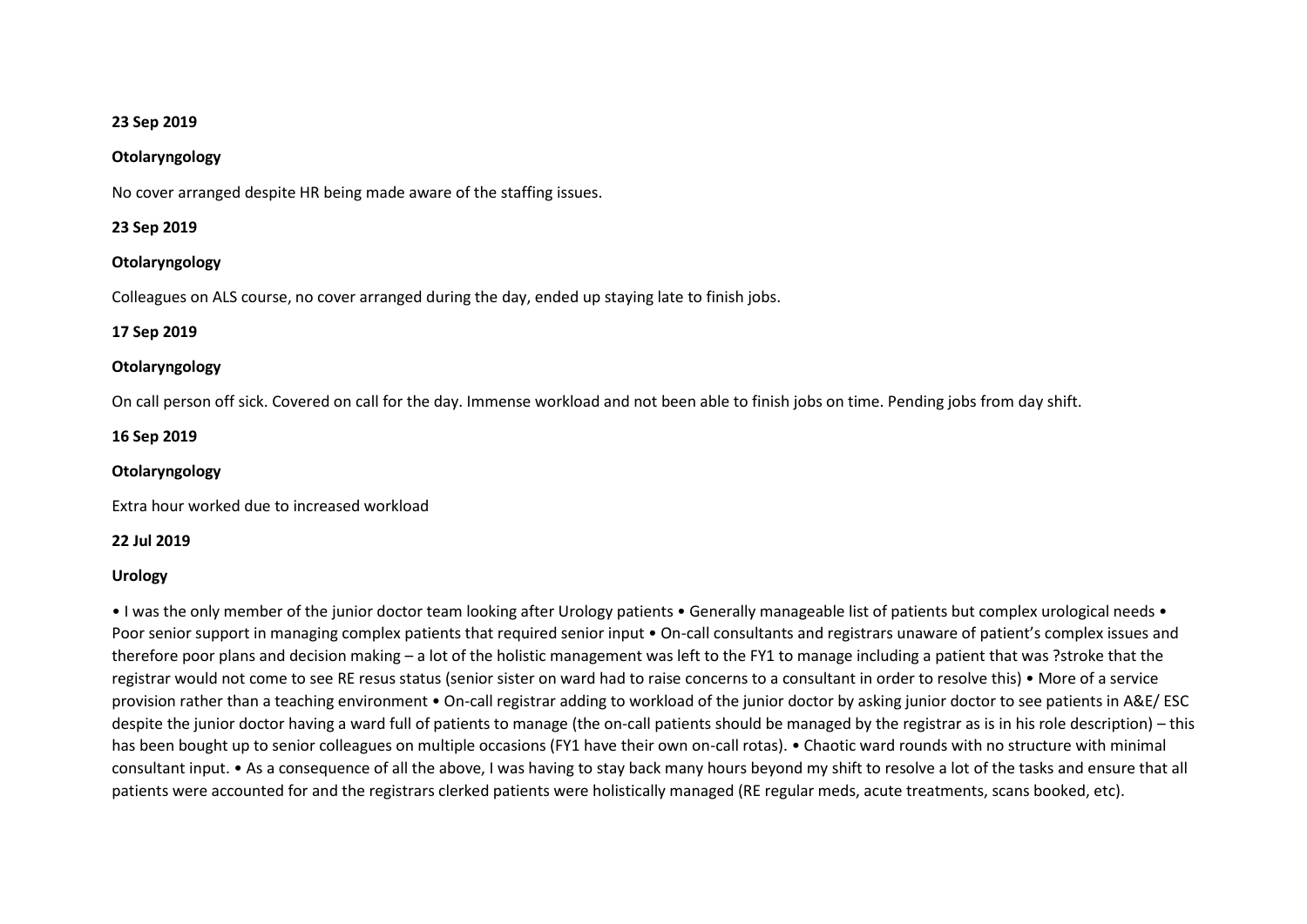### **15 Jul 2019**

## **General surgery**

• I have been HO2 this week • My shift is 8am-6pm, I have finished at 8:45pm each day (Monday and Tuesday) = 2 hour and 45 mins extra each day• Across all surgical departments there were only 4 juniors (1 covering urology, 1 covering colorectal, 1 covering acute admission and myself covering everything else) • On 16/7, I have managed over 30 patients alone (with some help from colorectal FY1 when he wasn't busy/ clerking TCI), with 9 discharges, 2 patients that became unwell including 1 patient that went into T1RF and became acutely delirious that had to be admitted to DOCC for NIV, 5 family discussions and 95 bleeps throughout the day (see bleep sheet attained from switchboard) • Suboptimal care is being provided to patients, as a consequence • Consensus from all junior doctors on surgery is that of burnout and neglect towards the rota coordination – many wanted to be present at the SDU meeting because of the ongoing issues.

### **19 Jul 2019**

## **Accident and emergency**

Violent patient delayed assessment of other patients meaning I stayed late

**17 Jul 2019**

### **Accident and emergency**

Violent patient meant assessment of other patients was delayed

**24 Jun 2019**

# **Accident and emergency**

I got no rest break at all in the 1600 - 0100 shift. It was dangerously busy with long waits for lots of patients.

**22 Jun 2019**

# **Accident and emergency**

Due to finish 1600 - 0100 shift. Department became very busy just after midnight with 3 patients brought to resus. I was asked to see unwell patient with dka. Department was busy and no consultant to escalate concerns to (although I was supported by experienced and capable middle grades and itu) after